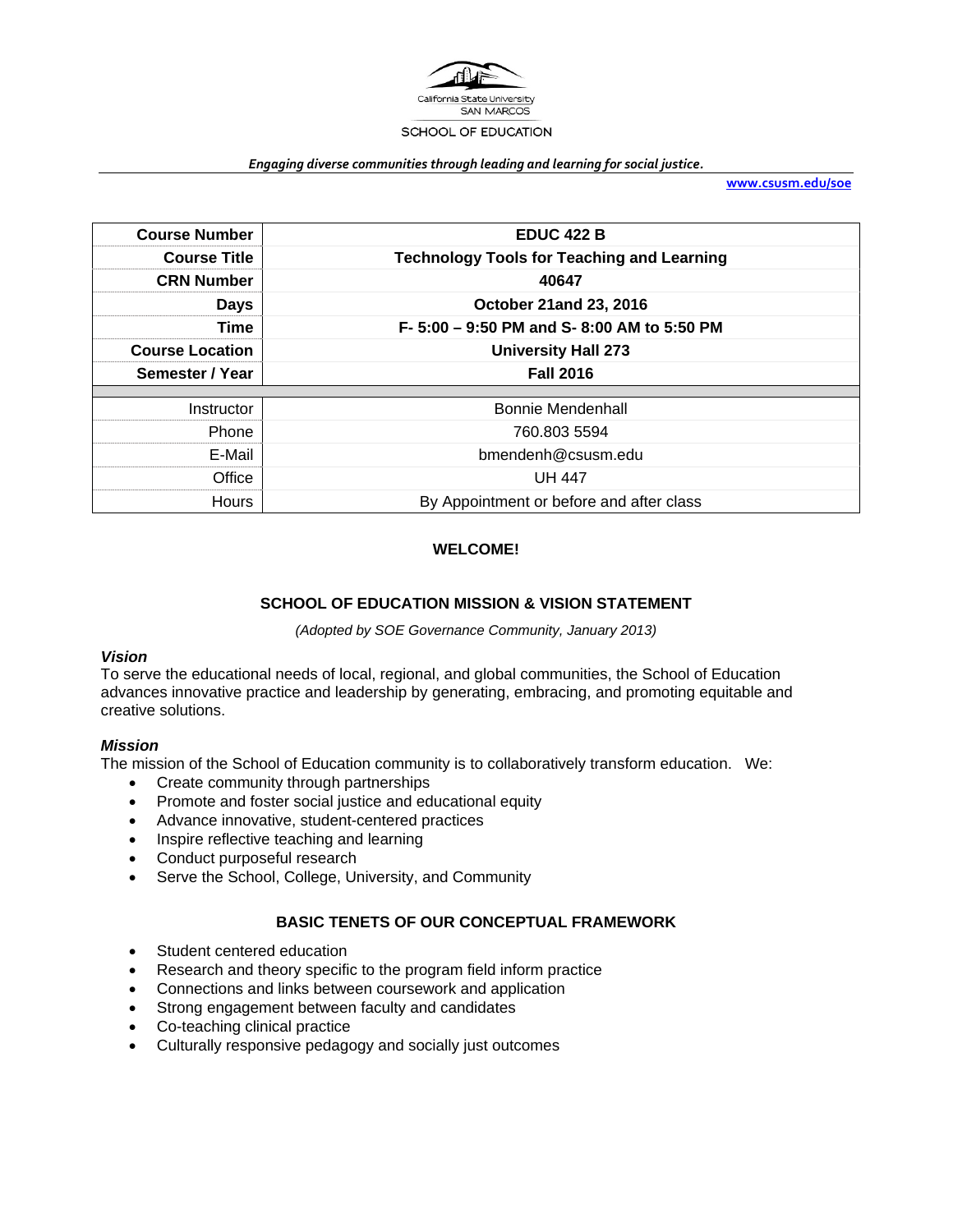# **TABLE OF CONTENTS**

| <b>SCHEDULE/COURSE OUTLINE</b> |  |
|--------------------------------|--|
|                                |  |
|                                |  |
|                                |  |
|                                |  |
|                                |  |
|                                |  |
|                                |  |
|                                |  |
|                                |  |
|                                |  |
|                                |  |
|                                |  |
|                                |  |
|                                |  |
|                                |  |
|                                |  |
|                                |  |
|                                |  |
|                                |  |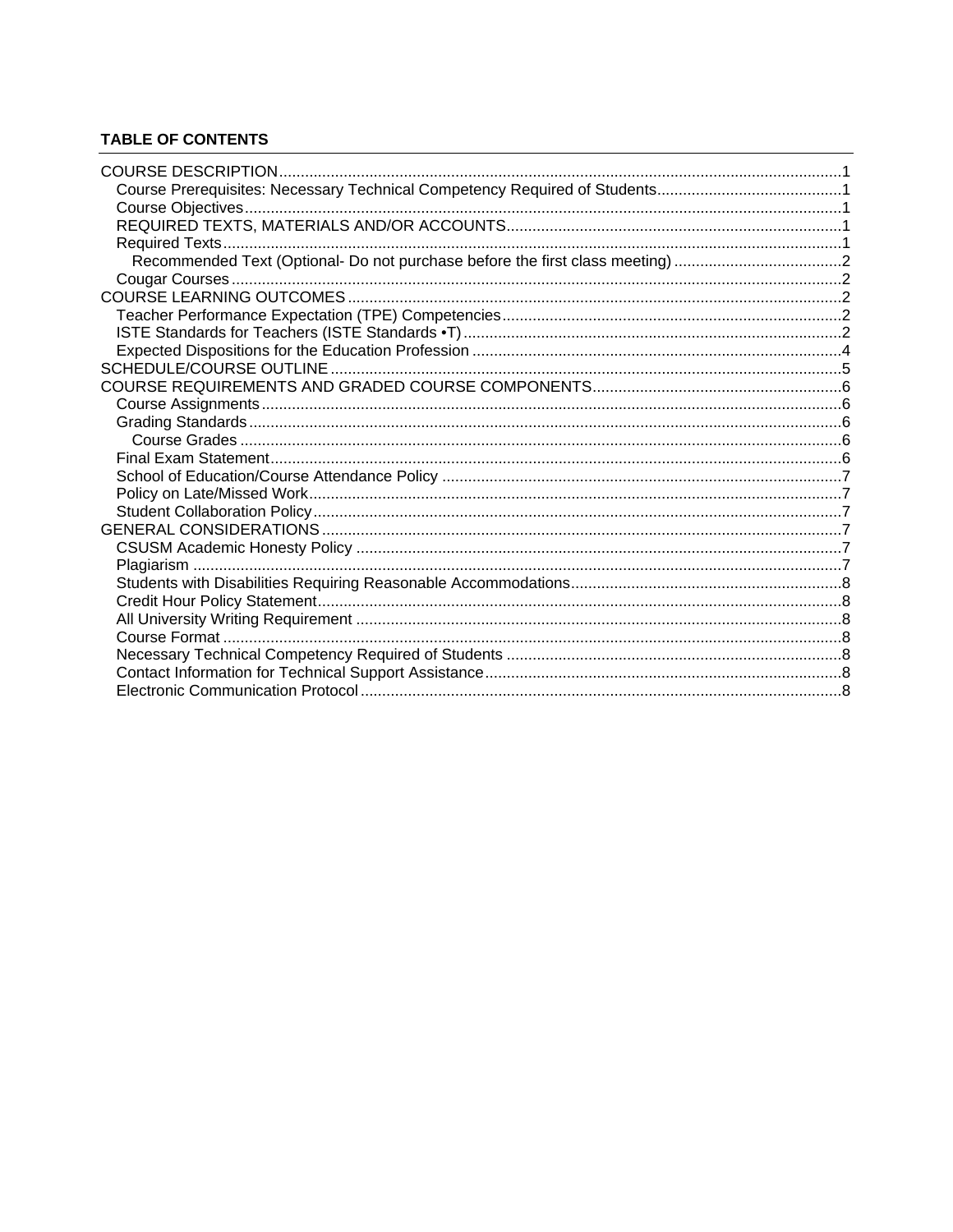## **COURSE DESCRIPTION**

Technology Tools for Teaching and Learning Focuses on knowledge and skills necessary to apply education-oriented productivity tools, graphic organizers, database and spreadsheets, presentation tools, school-appropriate multimedia tools, and communication tools. The course meets the technology prerequisite skill requirement for entering the credential program.

The EDUC 422 course prepares teacher candidates to apply specific educational technology-based applications in methods courses for implementation in teaching and learning with students as well as to their own professional growth. When entering the teacher education program, teacher candidates are expected to have competency in the applications covered in this course. Therefore, School of Education faculty will make assignments requiring teacher candidates to apply technology concepts and skills.

EDUC 422B (1) Technology Tools for Teaching and Learning - Part B Equivalent to the second third of EDUC 422. Focuses on using technology in the classroom through examination of educational software and familiarization with specific software titles supported in the College of Education credential program. May not be taken for credit by students who have received credit for EDUC 422 and E494K.

Mendenhall: This course is designed for teacher candidates who have met the campus-wide Computer Competency Requirement (CCR) or have pre-requisite skills equal to the CCR and anticipate entrance into the teacher preparation program. This one-unit course partially fulfills the technology competencies as identified by the California Commission on Teacher Credentialing (CCTC) and the School of Education's Teacher Performance Expectations (TPEs) in technology.

### **Course Prerequisites: Necessary Technical Competency Required of Students**

Successful completion of EDUC422-A. In addition, students need to have basic computing knowledge and skills such as word processing, file and folder organization and storage, and e-mail and the Internet, It is recommended that students complete a fundamental computer literacy course with a grade B or higher in the last 12 months.

#### **Course Objectives**

Teacher candidates will demonstrate competency in:

- Meeting the International Society for Technology in Education Standards for Teachers (ISTE Standards •T) outlined below at a basic level of proficiency;
- Using a variety of educational technology tools that are applied in teaching and learning within the credential program and used in public school settings; and
- Setting up an electronic portfolio and demonstrating proficiencies in all five areas of ISTE Standards•T.

## **REQUIRED TEXTS, MATERIALS AND/OR ACCOUNTS**

#### **Required Texts**

There is no required text for this course. Instead, you will need the following:

- Cloud-based storage (e.g., Google Drive or Dropbox) or a mass storage device, e.g., USB flash drive (8 GB or larger).
- Use of a digital video camera for the video project. Check-out is available from the Kellogg library on  $2<sup>nd</sup>$  floor. Alternatively, a mobile device with a good video camera may be used.

It is not necessary to purchase the educational software, as many of the specific software titles are available on the Web, free in demo-version, and/or available on campus.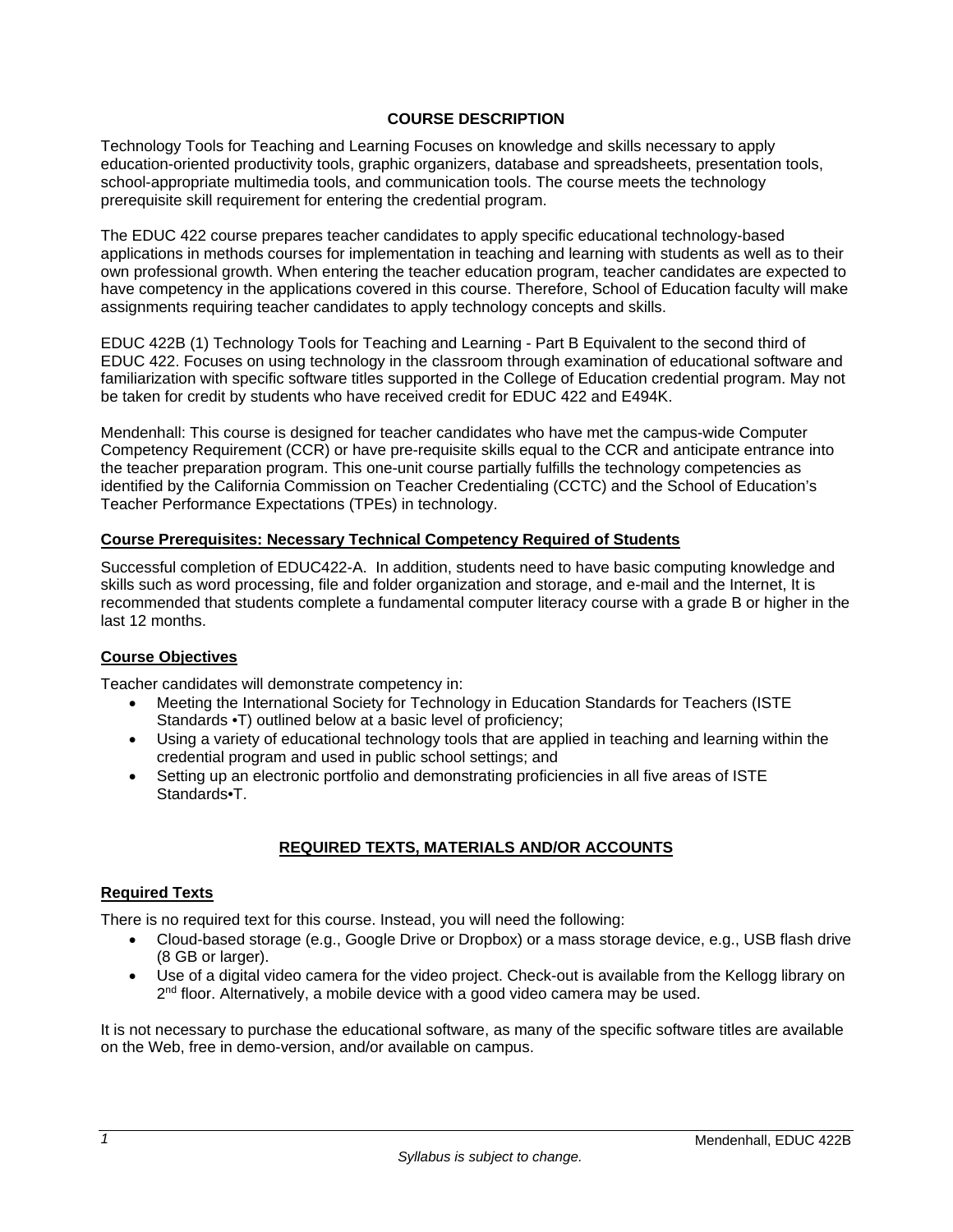## **Recommended Text (Optional- Do not purchase before the first class meeting)**

- Boss, S. & Krauss, J. (2014). *Reinventing project-based learning: Your field guide to real-world*  projects in the digital age (2<sup>nd</sup> ed.). Washington, DC: International Society for Technology in Education.
- Solomon, G., & Schrum, L. (2014). *Web 2.0 how-to for educators* (2nd ed.). Washington, DC: International Society for Technology in Education.

## **Cougar Courses**

Access from https://cc.csusm.edu/, where course materials and assignments are posted.

## **COURSE LEARNING OUTCOMES**

### **Teacher Performance Expectation (TPE) Competencies**

This course is designed to help candidates seeking a California teaching credential to develop the skills, knowledge, and attitudes necessary to assist schools and districts in implementing effective programs for all students. The successful candidate will be able to merge theory and practice in order to realize a comprehensive and extensive educational program for all students. You will be required to formally address:

TPE 14: CSUSM Educational Technology (based on ISTE Standards•T: see below)

The following TPEs are also addressed in this course:

- TPE 4 Making Content Accessible (ISTE Standards •T I and II)
- TPE 5 Student Engagement (ISTE Standards •T I and II)
- TPE 6 Developmentally Appropriate Teaching Practices (ISTE Standards •T I and II)
- TPE 7 Teaching English Language Learners (ISTE Standards •T II and IV)
- TPE 12 Professional, Legal, and Ethical Obligations (ISTE Standards •T IV)
- TPE 13 Professional Growth (ISTE Standards •T V)

The course also addresses Special Education Standards by California Commission on Teacher Credentialing:

- Multiple and Single Subject Program Standard 13: Preparation to Teach Special Populations (Students with Special Needs) in the General Education Classroom
- Preliminary Education Specialist Program Design Standard 6: Using Educational and Assistive **Technology**

## **ISTE Standards for Teachers (ISTE Standards •T)**

Effective teachers model and apply the ISTE Standards for Students (Standards •S) as they design, implement, and assess learning experiences to engage students and improve learning; enrich professional practice; and provide positive models for students, colleagues, and the community. All teachers should meet the following standards and performance indicators. Teachers:

I. Facilitate and Inspire Student Learning and Creativity

Teachers use their knowledge of subject matter, teaching and learning, and technology to facilitate experiences that advance student learning, creativity, and innovation in both face-to-face and virtual environments. Teachers:

- **a.** promote, support, and model creative and innovative thinking and inventiveness
- **b.** engage students in exploring real-world issues and solving authentic problems using digital tools and resources
- **c.** promote student reflection using collaborative tools to reveal and clarify students' conceptual understanding and thinking, planning, and creative processes
- **d.** model collaborative knowledge construction by engaging in learning with students, colleagues, and others in face-to-face and virtual environments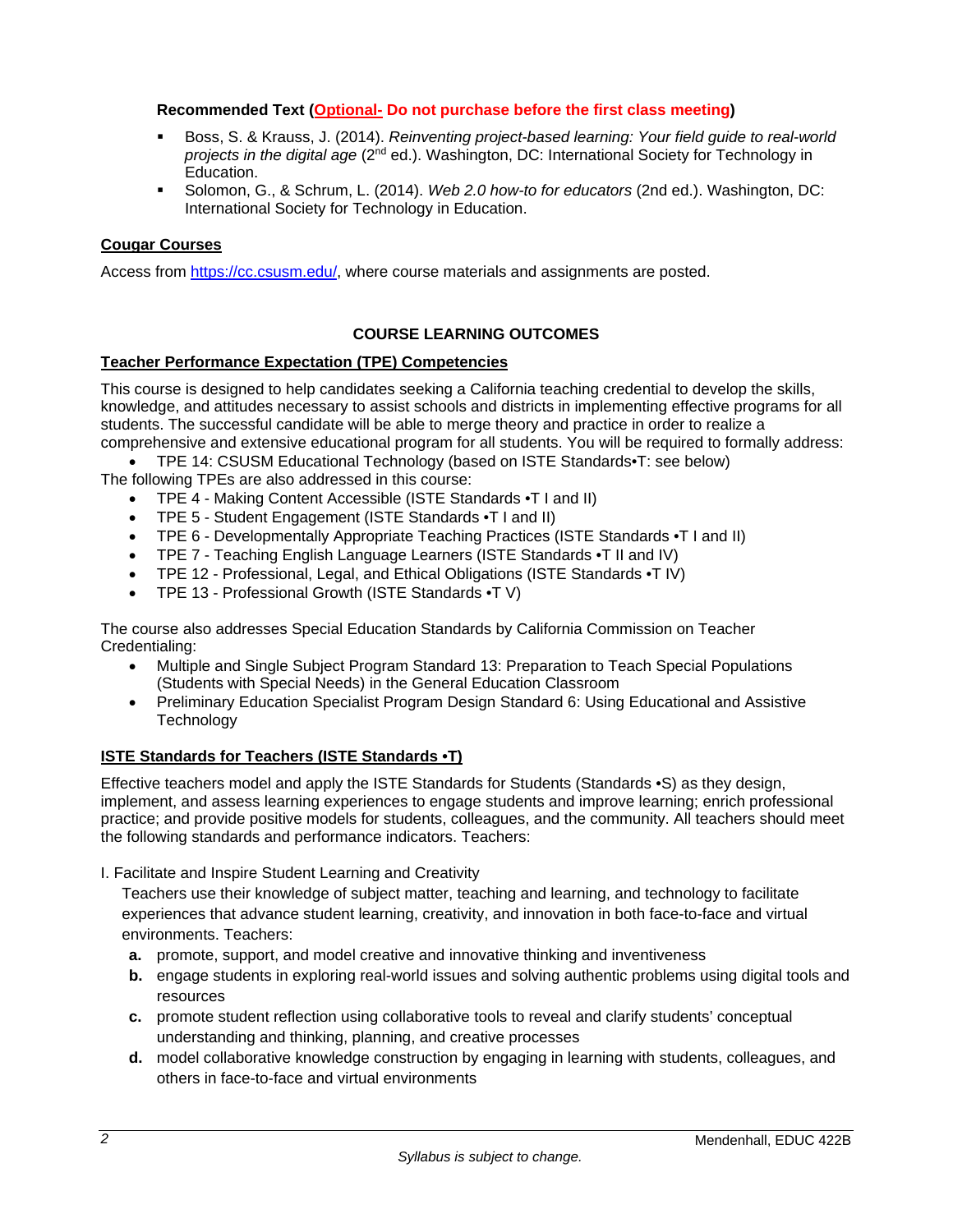## II. Design and Develop Digital-Age Learning Experiences and Assessments

Teachers design, develop, and evaluate authentic learning experiences and assessments incorporating contemporary tools and resources to maximize content learning in context and to develop the knowledge, skills, and attitudes identified in the Standards •S. Teachers:

- **a.** design or adapt relevant learning experiences that incorporate digital tools and resources to promote student learning and creativity
- **b.** develop technology-enriched learning environments that enable all students to pursue their individual curiosities and become active participants in setting their own educational goals, managing their own learning, and assessing their own progress
- **c.** customize and personalize learning activities to address students' diverse learning styles, working strategies, and abilities using digital tools and resources
- **d.** provide students with multiple and varied formative and summative assessments aligned with content and technology standards and use resulting data to inform learning and teaching

## III. Model Digital-Age Work and Learning

Teachers exhibit knowledge, skills, and work processes representative of an innovative professional in a global and digital society. Teachers:

- **a.** demonstrate fluency in technology systems and the transfer of current knowledge to new technologies and situations
- **b.** collaborate with students, peers, parents, and community members using digital tools and resources to support student success and innovation
- **c.** communicate relevant information and ideas effectively to students, parents, and peers using a variety of digital-age media and formats
- **d.** model and facilitate effective use of current and emerging digital tools to locate, analyze, evaluate, and use information resources to support research and learning

# IV. Promote and Model Digital Citizenship and Responsibility

Teachers understand local and global societal issues and responsibilities in an evolving digital culture and exhibit legal and ethical behavior in their professional practices. Teachers:

- **a.** advocate, model, and teach safe, legal, and ethical use of digital information and technology, including respect for copyright, intellectual property, and the appropriate documentation of sources
- **b.** address the diverse needs of all learners by using learner-centered strategies and providing equitable access to appropriate digital tools and resources
- **c.** promote and model digital etiquette and responsible social interactions related to the use of technology and information
- **d.** develop and model cultural understanding and global awareness by engaging with colleagues and students of other cultures using digital-age communication and collaboration tools

# V. Engage in Professional Growth and Leadership

Teachers continuously improve their professional practice, model lifelong learning, and exhibit leadership in their school and professional community by promoting and demonstrating the effective use of digital tools and resources. Teachers:

- **a.** participate in local and global learning communities to explore creative applications of technology to improve student learning
- **b.** exhibit leadership by demonstrating a vision of technology infusion, participating in shared decision making and community building, and developing the leadership and technology skills of others
- **c.** evaluate and reflect on current research and professional practice on a regular basis to make effective use of existing and emerging digital tools and resources in support of student learning
- **d.** contribute to the effectiveness, vitality, and self-renewal of the teaching profession and of their school and community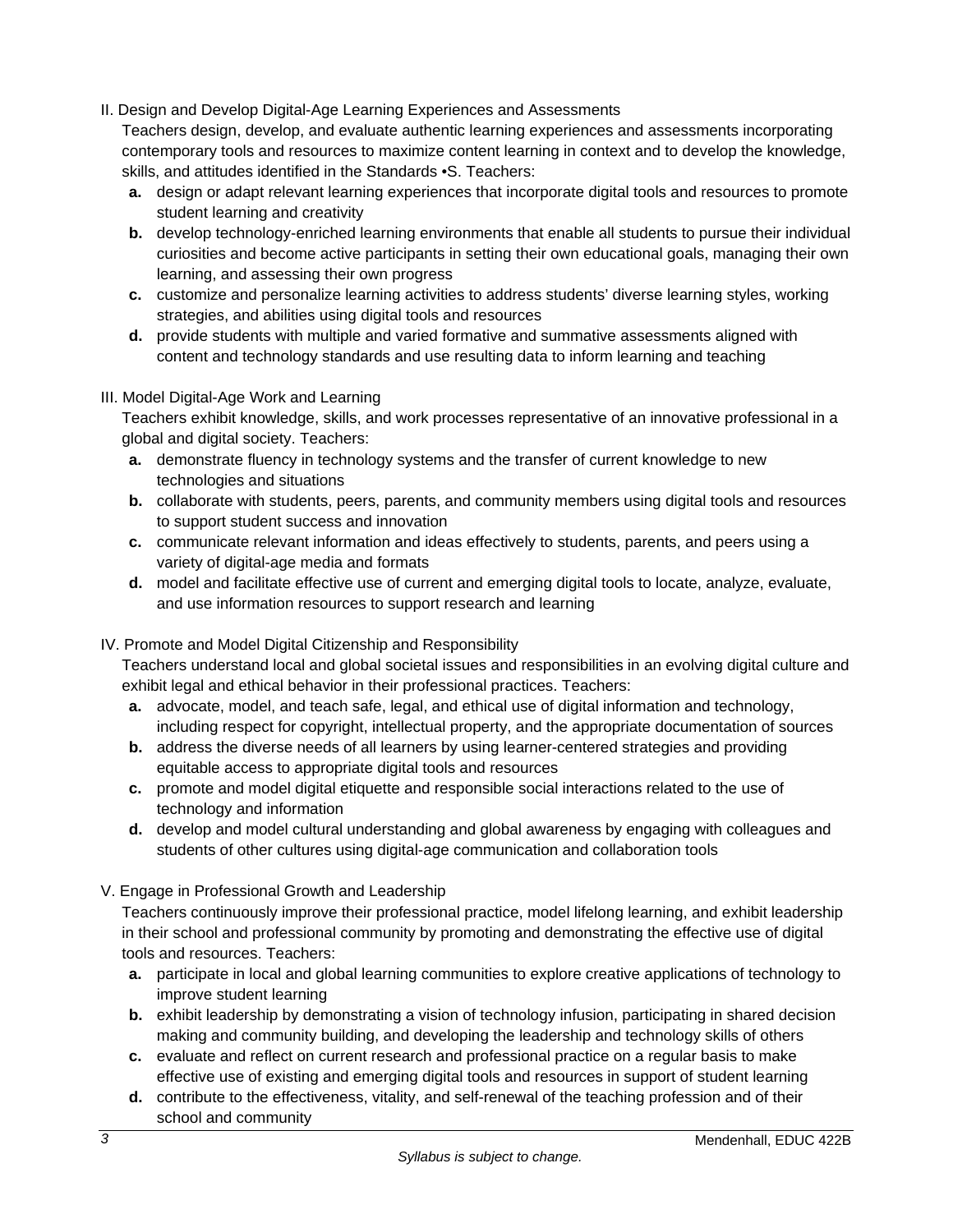*ISTE (International Society for Technology in Education), 2008* (http://www.iste.org/docs/pdfs/20-14\_ISTE\_Standards-T\_PDF.pdf).

## **Expected Dispositions for the Education Profession**

Education is a profession that has, at its core, certain dispositional attributes that must be acquired and developed. Teaching and working with learners of all ages requires not only specific content knowledge and pedagogical skills, but positive attitudes about multiple dimensions of the profession. The School of Education has identified six dispositions that must be evident in teacher candidates: social justice and equity, collaboration, critical thinking, professional ethics, reflective teaching and learning, and life-long learning. These dispositions have observable actions that will be assessed throughout the preparation program. For each dispositional element, there are three levels of performance - *unacceptable*, *initial target*, and *advanced target*. The description and rubric for the three levels of performance offer measurable behaviors and examples.

- *Social Justice and Equity*: Candidates appreciate the languages, communities, and experiences learners bring to the classroom. Candidates advocate for and support marginalized communities and individuals.
- *Collaboration*: Candidates learn and practice the skills of collaboration in their coursework and use them in their professional interactions with students, colleagues, parents, caregivers, and those in the wider community.
- *Critical Thinking*: Candidates analyze various professional contexts, resulting in more informed decision-making about professional practice.
- *Professional Ethics*: Candidates learn to make and act on well-reasoned, principled judgments.
- *Reflective Teaching and Learning*: Candidates critically review their professional practice and the impact it has on student success.
- *Life-Long Learning*: Candidates are committed to actively seeking new knowledge, skills, and experiences throughout their career.

The assessment is designed to provide candidates with ongoing feedback for their growth in professional dispositions and includes a self-assessment by the candidate. The dispositions and rubric are presented, explained and assessed in one or more designated courses in each program as well as in clinical practice. Based upon assessment feedback candidates will compose a reflection that becomes part of the candidate's Teaching Performance Expectation portfolio. Candidates are expected to meet the level of *initial target* during the program.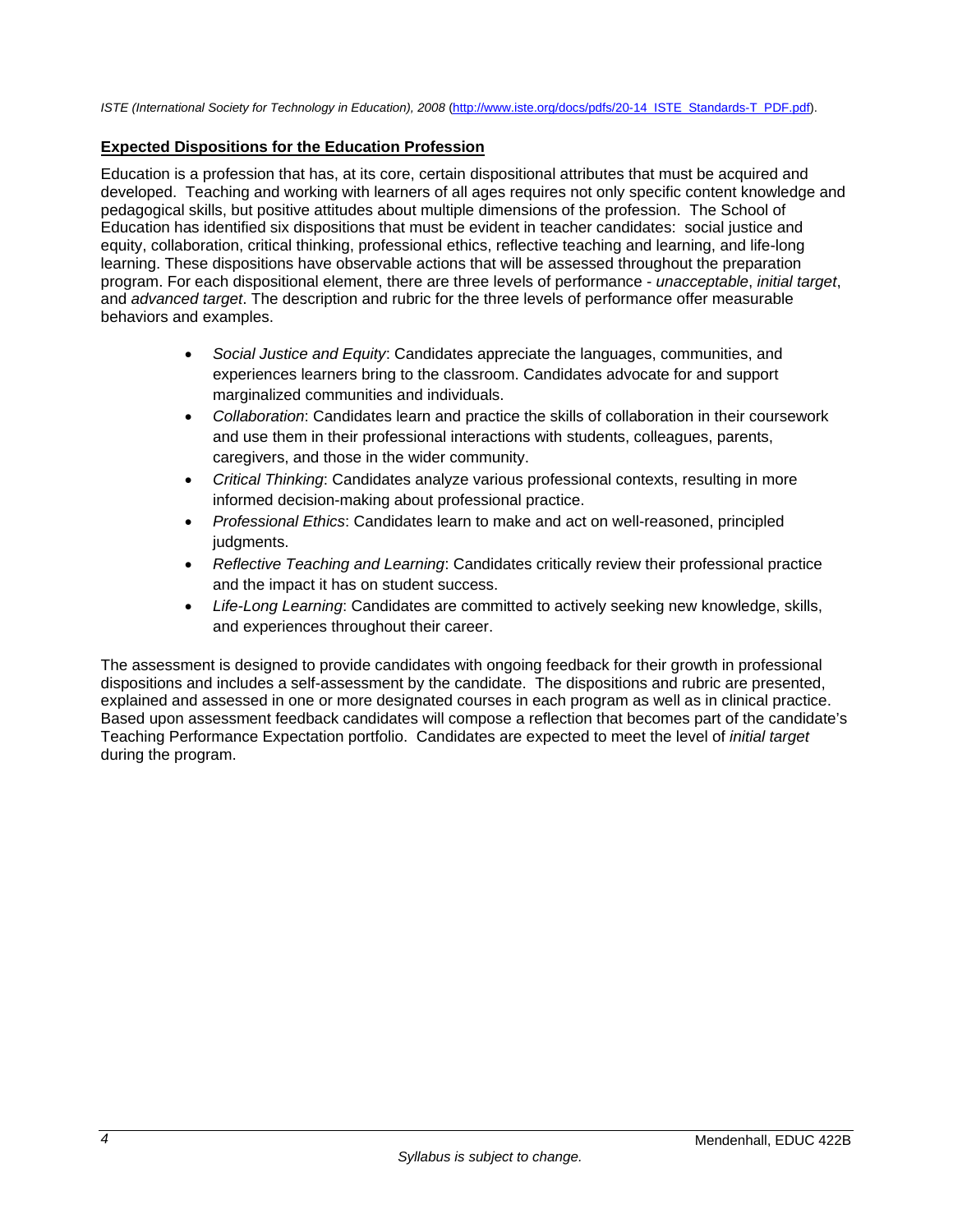# **SCHEDULE/COURSE OUTLINE**

| FRIDAY,<br>October 21, 2016<br>5:00 PM -9:50 PM | <b>ACTIVITY/ASSIGNMENT:</b>                               | <b>TIME LINE</b> | <b>DUE DATE</b>                                                 |
|-------------------------------------------------|-----------------------------------------------------------|------------------|-----------------------------------------------------------------|
|                                                 | Overview: Syllabus and<br>course                          | $5 - 5:30$       |                                                                 |
|                                                 | <b>Community Forum</b>                                    | 5:30-6:00        | 9:00 AM, Oct. 22                                                |
|                                                 | <b>Finding Curious Websites</b>                           | $6 - 6:30$       | 11:55 PM 10/26/16                                               |
|                                                 | <b>Assistive Technology</b>                               | 6:30-7:00pm      | 11:55 PM 10/28/16                                               |
|                                                 | <b>Break</b>                                              | 7:00-7:30        |                                                                 |
|                                                 | Internet Treasure Hunt                                    | 7:30-8305        | 11:55 PM 10/30/16                                               |
|                                                 | Linking NETS-T with<br>Classroom Teaching and<br>Learning | 8:30-9:00        | (N/A- support for<br><b>Teacher Website</b><br>Project on 10/22 |
|                                                 | Forum Assignment #1                                       | $9:00 - 9:30$    | 9:00 AM 10/23/16                                                |
|                                                 | Wrap up and prepare for<br>Saturday:                      | 9:30-9:50        |                                                                 |

## *(Bring coffee and lunch for Saturday – no food or drink in computer stations except covered water bottle Food, etc., must be at lecture tables or outside the classroom.*

| SATURDAY,<br>September 17, 2016<br>8:30 AM -4:00 PM | <b>ACTIVITY/ASSIGNMENT:</b>                                       | <b>TIME LINE</b> | <b>DUE DATE</b>    |
|-----------------------------------------------------|-------------------------------------------------------------------|------------------|--------------------|
|                                                     | Forum Assignment #2                                               | $8:30 - 9:00$    | 5:30 PM 10/23/2016 |
|                                                     | Website Assignment                                                | 8:30 AM -4:30PM  | 11:55 PM 11/03/16  |
|                                                     | Wrap up and final directions<br>for 422A assignment<br>completion | $4:30 - 5:50$ PM |                    |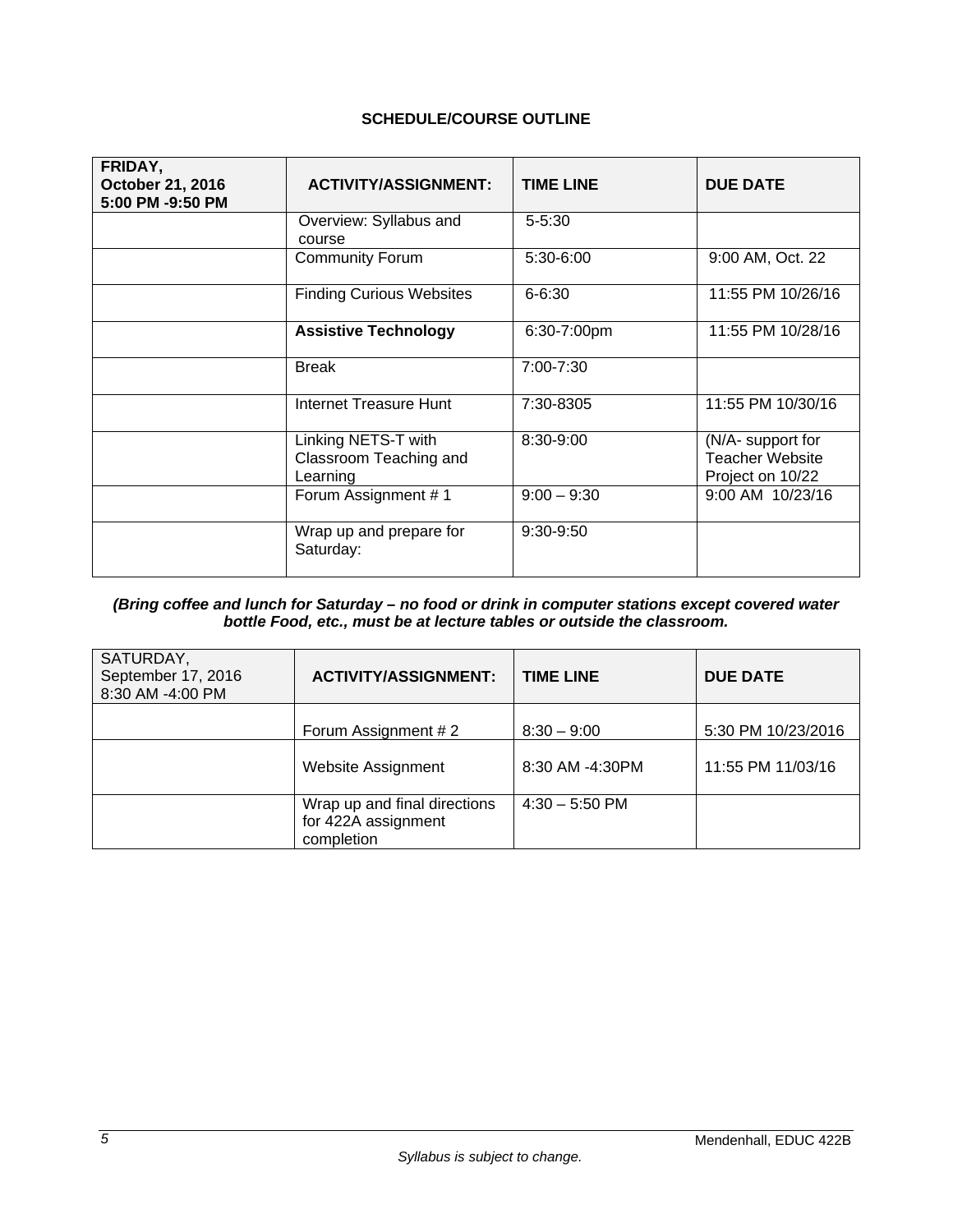## **COURSE REQUIREMENTS AND GRADED COURSE COMPONENTS**

## **Course Assignments**

| Assignment    | Description                                                        | Points |
|---------------|--------------------------------------------------------------------|--------|
| Community     | Respond to the prompt: "What inspired you to become a              | 10     |
| Forum         | teacher?"                                                          |        |
|               |                                                                    |        |
| Forum         | Students complete two Forum assignments where they write           | 10     |
| Assignments   | their own post and then respond to three other student's posts     |        |
|               | with value added comments.                                         |        |
| Curious       | Students research and identify websites and applications which     | 20     |
| Websites      | promote digital age learning. They use the electronic resource to  |        |
| Assignments   | create a student activity, quiz or project.                        |        |
| Internet      | Students demonstrate knowledge and understanding of                | 20     |
| Treasure Hunt | appropriate use of technology for information collection, analysis |        |
|               | and management by creating an electronic assignment for their      |        |
|               | specified grade level and content area which engages classroom     |        |
|               | age students in grade level appropriate research.                  |        |
| Website       | Students create a teachers website based on TPE 14 NETS for        | 30     |
| Assignment,   | Teachers to display a variety of sample assignments appropriate    |        |
|               | to their identified grade level and subject area.                  |        |
| Attendance,   | Students are expected to have a positive disposition toward        | 10     |
| disposition & | teaching and learning. They should help each other and create a    |        |
| participation | positive classroom environment for everyone. This means            |        |
| during class, | having a positive attitude in class, being on time and actively    |        |
| and online    | engaged in discussions and activities both in class and online.    |        |
|               | <b>Total Points</b>                                                | 100    |

Detailed information is provided on Cougar Courses. Please note that modifications may occur at the discretion of the instructor. In addition to the assignments described above, performance assessment will be on student's cooperation and flexibility in response to unforeseen challenges and student's ability to perform tasks using a variety of technology tools.

## **Grading Standards**

All assignments, requirements, due dates and scoring rubrics will be available through Cougar Courses. *You are responsible to successfully submit all assignments, review instructor's feedback, and track your grades and progress in the course.* In order to successfully complete this course, all assignments must be completed at an acceptable level noted on assignment directions and rubrics. All assignments are due by 11 p.m. on the due date, unless specified otherwise.

#### **Course Grades**

Final grades are calculated on the standard of:

| A: 93% - 100%    | A-: 90% - 92% | B+: 87% - 89% | B: 83% - 86%  |
|------------------|---------------|---------------|---------------|
| B-: 80% - 82%    | C+: 77% - 79% | C: 73% - 76%  | C-: 70% - 72% |
| $D: 60\% - 69\%$ | F: below 60   |               |               |

Failure to complete this course with a grade of C+ or higher will prohibit a teacher candidate from entering a teaching credential program.

#### **Final Exam Statement**

There will be no final exam. The Action Research Assignment provides the student and instructor with a summary of learning for the 422A course.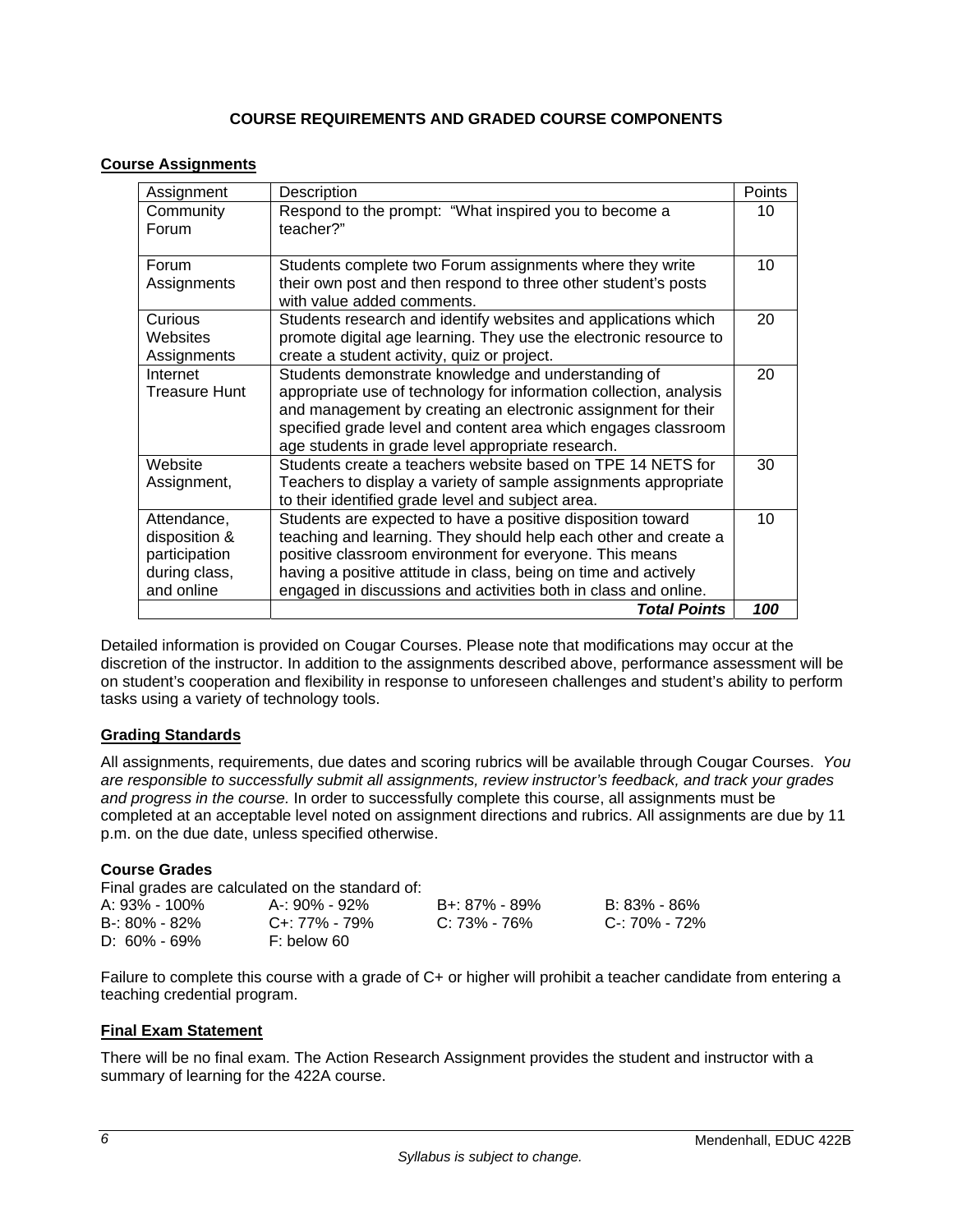## **School of Education/Course Attendance Policy**

Due to the dynamic and interactive nature of courses in the School of Education, all candidates (course participants) are expected to attend all classes and participate actively. At a minimum, candidates (course participants) must attend more than 80% of class time, or s/he may not receive a passing grade for the course at the discretion of the instructor. Individual instructors may adopt more stringent attendance requirements. Should the candidate (course participants) have extenuating circumstances, s/he should contact the instructor as soon as possible. *(Adopted by the COE Governance Community, December, 1997).*

## **Policy on Late/Missed Work**

*Late assignment policy:* 10% deduction for being one day late, 20% deduction two days late, 30% deduction three days late, and so on. After a week, no assignments will be accepted. If extraordinary circumstances occur, please contact the instructor BEFORE the deadline.

## **Student Collaboration Policy**

Some assignments in this course require students to collaborate. It is expected that all participants in this course to cooperate, share in collaborative assignments by being responsible for shared work divisions, meeting deadlines and ensuring collaborative assignments are completed in the best format possible.

# **GENERAL CONSIDERATIONS**

## **CSUSM Academic Honesty Policy**

Students will be expected to adhere to standards of academic honesty and integrity, as outlined in the Student Academic Honesty Policy. All assignments must be original work, clear and error-free. All ideas/material that are borrowed from other sources must have appropriate references to the original sources. Any quoted material should give credit to the source and be punctuated accordingly.

Academic Honesty and Integrity: Students are responsible for honest completion and representation of their work. Your course catalog details the ethical standards and penalties for infractions. There will be zero tolerance for infractions. If you believe there has been an infraction by someone in the class, please bring it to the instructor's attention. The instructor reserves the right to discipline any student for academic dishonesty, in accordance with the general rules and regulations of the university. Disciplinary action may include the lowering of grades and/or the assignment of a failing grade for an exam, assignment, or the class as a whole.

Incidents of Academic Dishonesty will be reported to the Dean of Students. Sanctions at the University level may include suspension or expulsion from the University.

Refer to the full Academic Honesty Policy at: http://www.csusm.edu/policies/active/documents/Academic\_Honesty\_Policy.html

## **Plagiarism**

As an educator, it is expected that each candidate (course participant) will do his/her own work, and contribute equally to group projects and processes. Plagiarism or cheating is unacceptable under any circumstances. If you are in doubt about whether your work is paraphrased or plagiarized see the Plagiarism Prevention for Students website http://library.csusm.edu/plagiarism/index.html. If there are questions about academic honesty, please consult the University catalog.